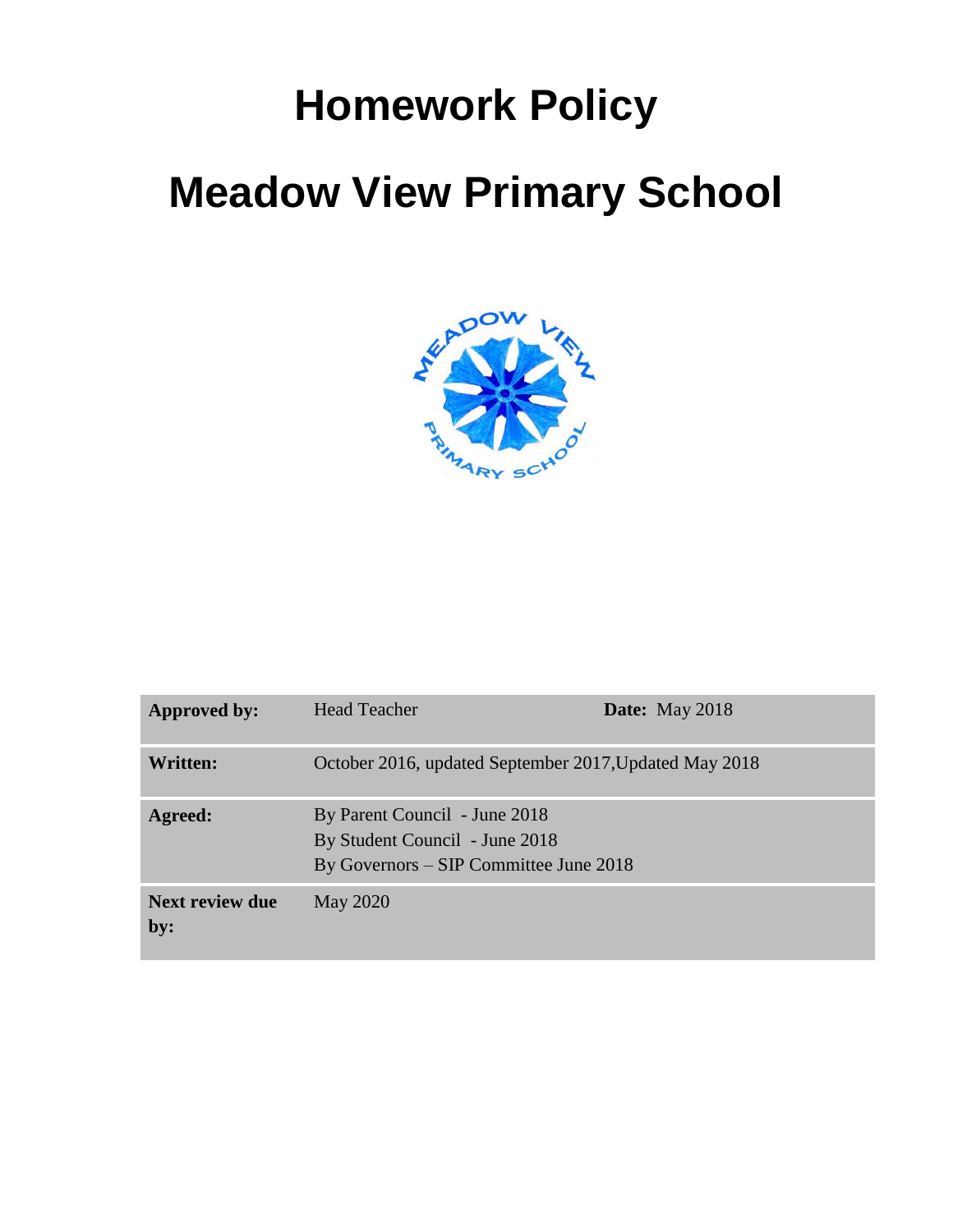# **Homework Policy**

#### Introduction

At Meadow View Primary School we are passionate that Homework is not seen as just the giving out of a weekly worksheet or spelling list. It is any work or activity, which children do outside school, either on their own, or with parents/carers. Parents are children's first educators, and children spend far more time in the home than the school environment. We must therefore work together, in partnership, to ensure that the learning is coherent, to enable deeper and more meaningful learning for the child. This will ensure that our children achieve their full potential.

#### Aims

- Reinforce learning through consolidating and practise
- To find out information to start a topic or research further
- To enrich their lives through independent study to develop confidence and self discipline
- To inform parents of what children are learning in school and the national expectations for children
- To provide opportunities for parents, children and the school to work together in partnership in relation to children's learning
- To ensure consistency of approach throughout the school

All classes from F2- Y6 are provided with a homework menu at the start of each term, Children are expected to complete one task each week and return their homework at the end of each term, although projects can be brought in as they are completed if children wish to share them with their teacher and their class.

Children from Y1 – Y6 are sent spellings to practise weekly.

Children may receive short additional tasks alongside the menu to address gaps in learning or to reinforce key skills.

Y2 and Y6 may also be given additional materials in preparation for their SATs. This helps parents to understand the type of questions they will need at attempt in their tests.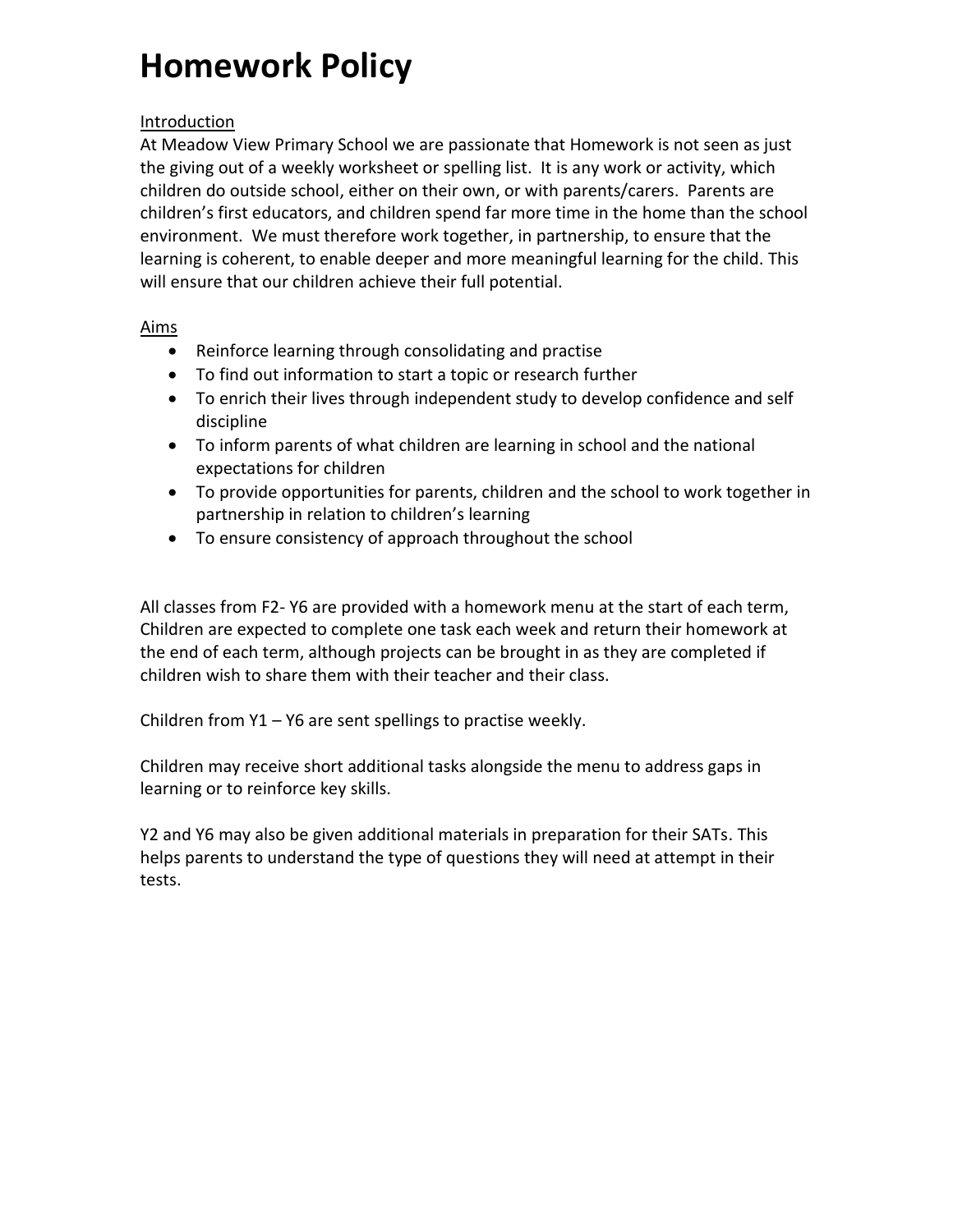#### Foundation Stage; These may include

- Singing nursery rhymes/counting songs
- Being read a bedtime story
- Reading aloud to an adult when at the appropriate stage of reading
- Maths games
- Shape activities
- Baking
- Activities in the outdoors
- Creative activities
- Phonics games
- SEAL activities (Social and Emotional Aspects of Learning)
- Name writing

Years 1 and 2; These may include

- Reading aloud to an adult
- Being read a bedtime story at least 4 times per week
- Singing counting songs
- Target practice
- Topic research tasks
- Creative activities
- Outdoor activities
- Maths activities

Years 3 and 4; These may include

- Reading aloud to an adult 3 times a week (encouraging a wider variety of texts)
- Being read a bedtime story/chapter of a book at least twice per week
- Research topics; initial questions, finding information, making notes etc
- Writing
- Creative activities
- Outdoor activities
- Including times tables

#### Years 5 and 6; These may include

- Reading, a variety of texts, including school reading books, at least 3 times a week
- Research topics; initial questions, finding information, making notes etc
- Bring relevant materials/objects into school to discuss
- Creative activities
- Writing tasks linked to targets and ongoing work
- Times tables, number facts and target practice